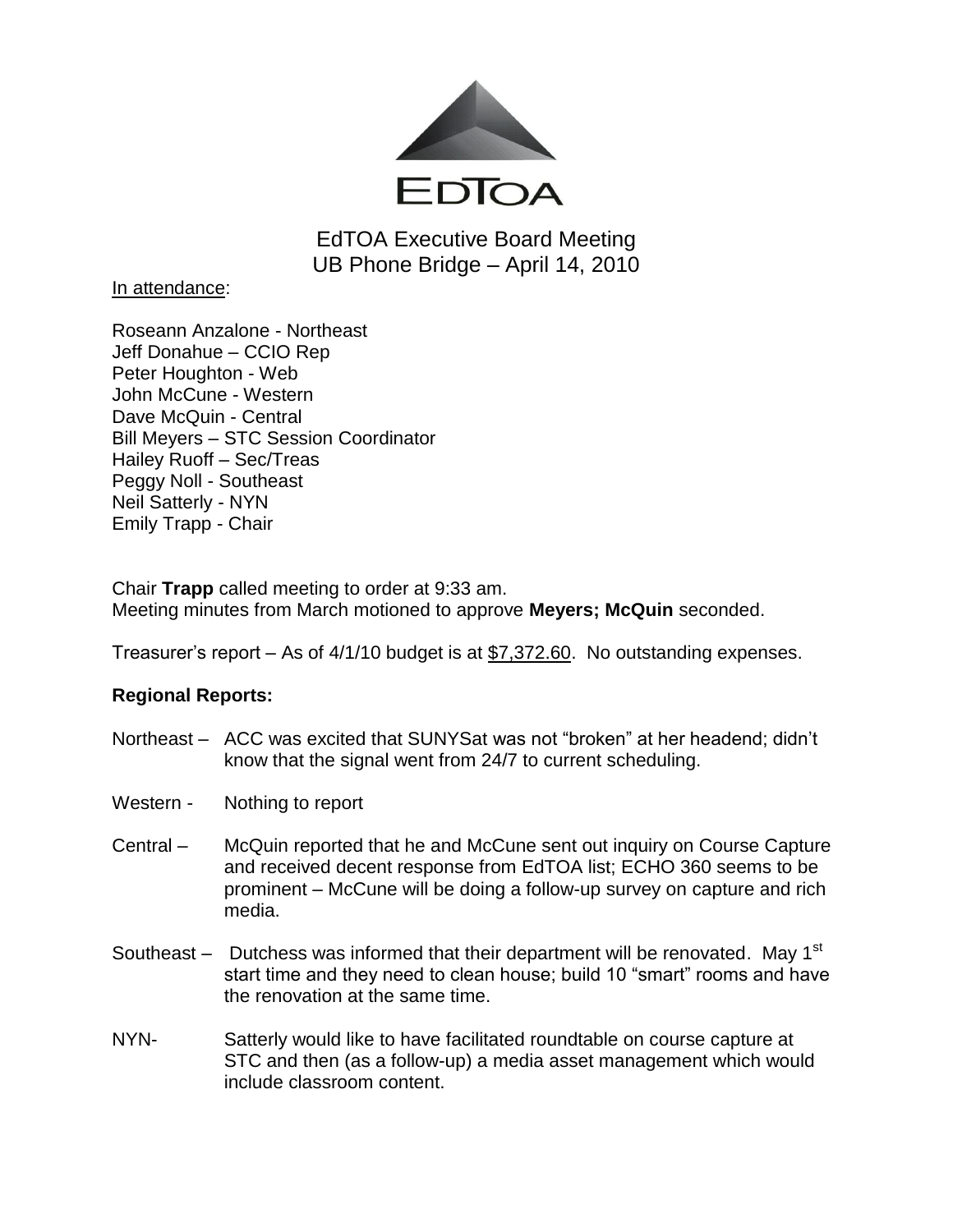April 23<sup>rd</sup> NYN is going to provide a sample webcast (viewcast) so that people can see what NYN is doing with Rich Media. They will speak to media management as well. ½ hour duration. Hoping that this will be an interactive demonstration (question online) – will be informal and fun! Starts at 10:00. Please invite people to view!!

Web – We have a new member at FLCC (Finger Lakes): Dan Farsaci has been hired to replace Jeff Adams, who has retired. FLCC member page was updated.

## **OLD Business:**

- STC session planning
	- o Any new sessions yet? No. There are two "confirmed" sessions. (**Learning Commons** and **Course Capture/Media Management** – could be double session) Bekier and McQuin could do the **Digital Signage** – Trapp will contact Bekier and give him McQuin contact info. **Shure microphone presentation** (for lack of better terminology) – FCC guidelines changing and will effect users.
- CCUMC sessions? Trapp informed group that call from presentations for CCUMC is close to closing and to submit.
- Grant for CCUMC Conf. Jeff Donahue
	- $\circ$  Progress report on the grant process submitted and waiting for a response at this time.
	- $\circ$  Tentatively scheduling a webinar the Thursday after STC a follow-up to
- Grant application for EdTOAns going to STC
	- $\circ$  Nothing received deadline was April 9<sup>th</sup> Deadline has been extended to May 5<sup>th</sup>.
- Schedules for STC is up anyone have any issues with the session times for June?
- How are we coming along with the vendors? Trapp is in a bid process at the moment and cannot get in touch with the vendors until a winner is chosen. I have asked JVN, Adware and AVSS before the bids went out, but my contacts are now closed. Could someone follow up for me?

### **NEW Business:**

- Plaques need to be made up  $-$  Hailey will have done.
- On site May 3 in Rye. Who is going?
- Jeff is retiring think about the right person for the CCIO liaison position, election will take place in June.